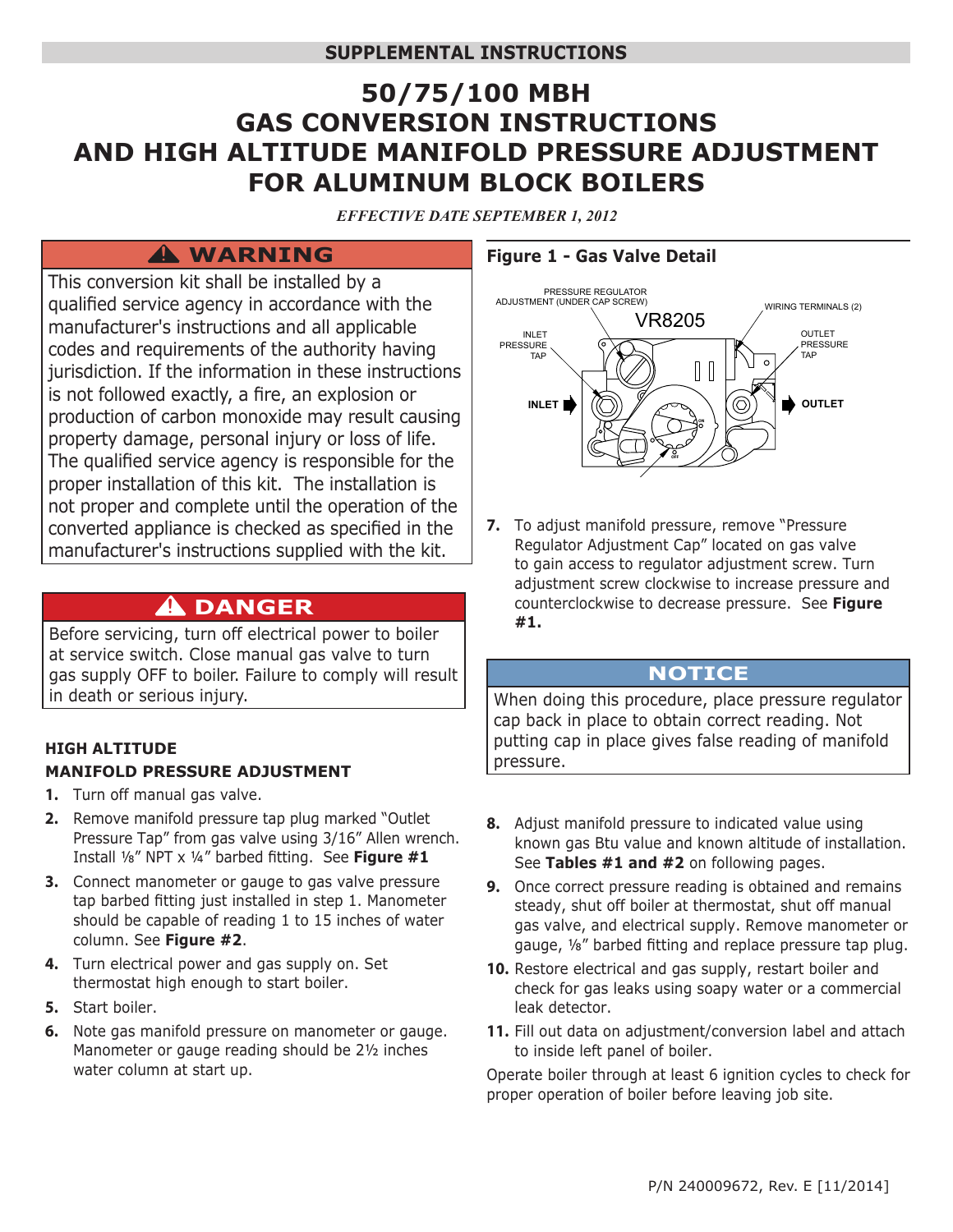# **HIGH ALTITUDE RATINGS FOR NATURAL GAS**

See **Tables #1 and #2** for specific high altitude orifice information. TABLE #1: NATURAL GAS

| <b>MODELS 050 MBH</b>                                            |                                                           |                                   |     |     |                          |      |  |  |  |  |
|------------------------------------------------------------------|-----------------------------------------------------------|-----------------------------------|-----|-----|--------------------------|------|--|--|--|--|
|                                                                  | <b>Stock Factory</b>                                      | <b>Btu Value of Natural Gas++</b> |     |     |                          |      |  |  |  |  |
|                                                                  | <b>Settings</b>                                           | 750                               | 850 | 950 | 1000                     | 1050 |  |  |  |  |
| Altitude in Ft.                                                  | $0 - 5,000$                                               | 5,000-10,000                      |     |     |                          |      |  |  |  |  |
| Normal Input (MBH)                                               | 50                                                        | $\overline{\phantom{0}}$          |     |     | $\overline{\phantom{0}}$ |      |  |  |  |  |
| Combustion Setting (CO <sub>2</sub> )                            | 8.7 - 9.7% (CO < 100 ppm)                                 |                                   |     |     |                          |      |  |  |  |  |
| <b>Gas Orifice</b>                                               | 43331094                                                  |                                   |     |     |                          |      |  |  |  |  |
| <b>Burner Plate</b>                                              | 109006405                                                 |                                   |     |     |                          |      |  |  |  |  |
| <b>MODELS 075 MBH</b>                                            |                                                           |                                   |     |     |                          |      |  |  |  |  |
|                                                                  | <b>Stock Factory</b>                                      | <b>Btu Value of Natural Gas++</b> |     |     |                          |      |  |  |  |  |
|                                                                  | <b>Settings</b>                                           | 750                               | 850 | 950 | 1000                     | 1050 |  |  |  |  |
| Altitude in Ft.                                                  | $0 - 5,000$                                               | 5,000-10,000                      |     |     |                          |      |  |  |  |  |
| Normal Input (MBH)                                               | 75                                                        |                                   |     |     |                          |      |  |  |  |  |
| Combustion Setting (CO <sub>2</sub> )                            | 8.7 - 9.7% (CO < 100 ppm)                                 |                                   |     |     |                          |      |  |  |  |  |
| <b>Gas Orifice</b>                                               | 43331092                                                  |                                   |     |     |                          |      |  |  |  |  |
| <b>Burner Plate</b>                                              | 109006406                                                 |                                   |     |     |                          |      |  |  |  |  |
| <b>MODELS 100 MBH</b>                                            |                                                           |                                   |     |     |                          |      |  |  |  |  |
|                                                                  | <b>Stock Factory</b><br><b>Btu Value of Natural Gas++</b> |                                   |     |     |                          |      |  |  |  |  |
|                                                                  | <b>Settings</b>                                           | 750                               | 850 | 950 | 1000                     | 1050 |  |  |  |  |
| Altitude in Ft.                                                  | $0 - 5,000$                                               | 5,000-10,000                      |     |     |                          |      |  |  |  |  |
| Normal Input (MBH)                                               | 100                                                       |                                   |     |     |                          |      |  |  |  |  |
| Combustion Setting (CO <sub>2</sub> )                            | 8.7 - 9.7% (CO < 100 ppm)                                 |                                   |     |     |                          |      |  |  |  |  |
| <b>Gas Orifice</b>                                               | 43331090                                                  |                                   |     |     |                          |      |  |  |  |  |
| <b>Burner Plate</b>                                              | 109009105                                                 |                                   |     |     |                          |      |  |  |  |  |
| ++Contact local gas utility or distributor for Btu value of gas. |                                                           |                                   |     |     |                          |      |  |  |  |  |

#### **Gas Conversion Procedure**

When changing from Natural to Propane or vice versa, use correct conversion orifice for boiler model.

- **1.** Turn off manual gas valve.
- **2.** Remove front door. Use 5/16" nut driver to remove top panel.
- **3.** Use 9/64" Allen wrench to remove adapter block from gas valve. Take care not to lose o-ring under the block. See **Figure #3.**
- **4.** Use adjustable or 1¼" wrench on bushing to remove gas orifice assembly from mixer turning counter clockwise. Do not use channel locks, pipe wrench, etc, as damage to bushing may occur. See **Figure #2**.
- **5.** Use small pipe wrench to remove orifice from bushing by turning counter clockwise. Install correct orifice for boiler being converted. Apply small amount of pipe dope to threads of orifice leaving last two threads clean. Turn clockwise into bushing.

#### **Figure 2 - Gas Assembly and Inlet Air Assembly**